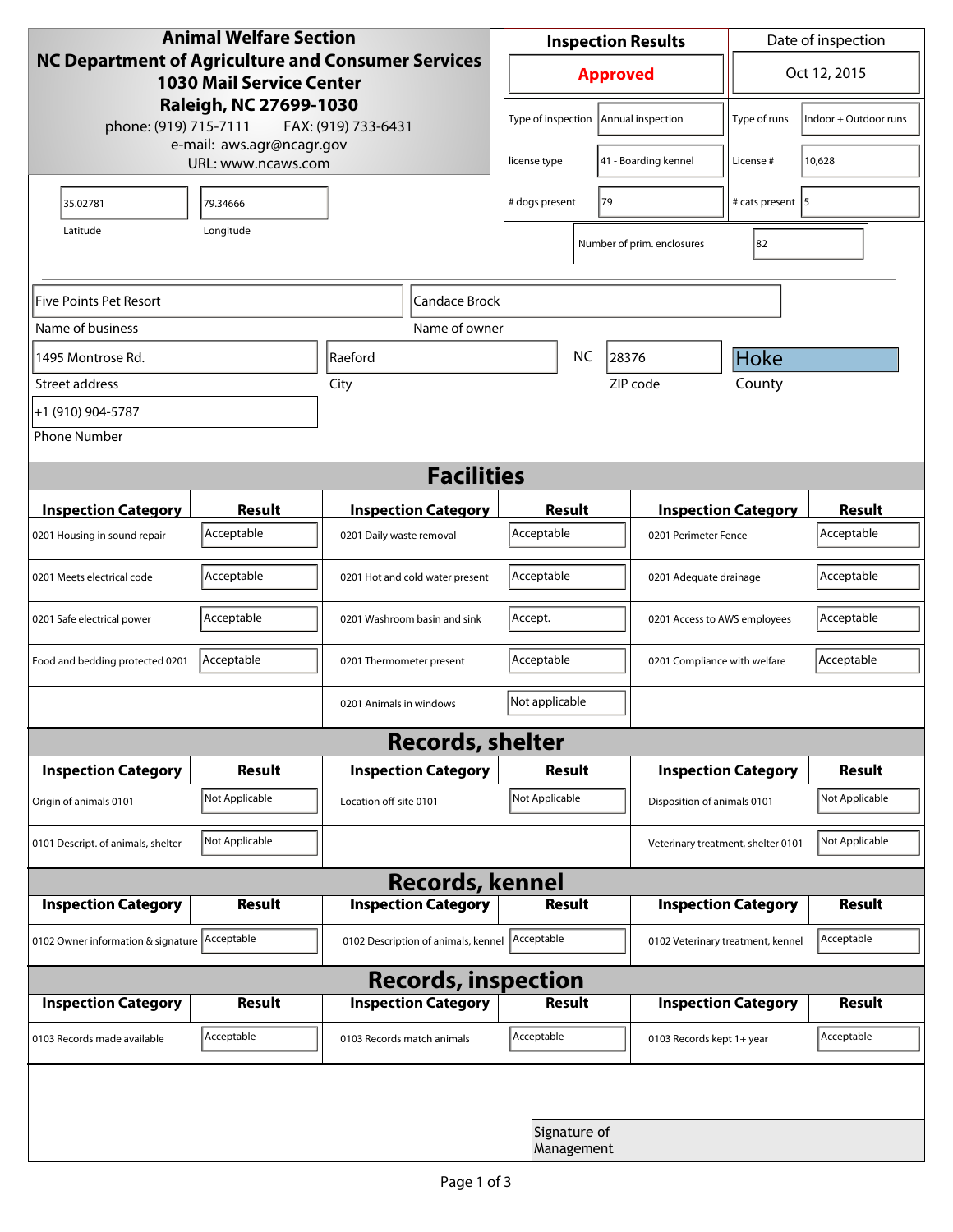| <b>Animal Welfare Section, NCDA&amp;CS</b>                  |                                                       |                                    | <b>Inspection Results</b>  |                                    | Date of inspection         |                |  |  |  |
|-------------------------------------------------------------|-------------------------------------------------------|------------------------------------|----------------------------|------------------------------------|----------------------------|----------------|--|--|--|
| Inspection Report, continued                                |                                                       |                                    | <b>Approved</b>            |                                    | Oct 12, 2015               |                |  |  |  |
|                                                             |                                                       |                                    |                            |                                    |                            | <b>NC</b>      |  |  |  |
|                                                             | <b>Candace Brock</b><br><b>Five Points Pet Resort</b> |                                    |                            | Raeford                            |                            |                |  |  |  |
| <b>Indoor facilities</b>                                    |                                                       |                                    |                            |                                    |                            |                |  |  |  |
| <b>Inspection Category</b>                                  | Result                                                | <b>Inspection Category</b>         | Result                     | <b>Inspection Category</b>         |                            | Result         |  |  |  |
| 0202 Ambient temperature, indoor                            | Acceptable                                            | 0202 Ventilation, indoor           | Acceptable                 |                                    | 0202 Lighting, indoor      |                |  |  |  |
| 0202 Imperv./Sanitary surf., indoor                         | Acceptable                                            | 0202 Drainage, indoor              | Acceptable                 |                                    |                            |                |  |  |  |
| <b>Outdoor facilities</b>                                   |                                                       |                                    |                            |                                    |                            |                |  |  |  |
| <b>Inspection Category</b>                                  | Result<br><b>Inspection Category</b><br>Result        |                                    |                            |                                    | <b>Inspection Category</b> |                |  |  |  |
| 0203 Impervious surfaces, outdoor                           | Acceptable                                            | 0203 Housing, 1 per animal         | Acceptable                 | 0203 Protection from elements      |                            | Acceptable     |  |  |  |
| 0203 Owner advised, outdoor                                 | Acceptable                                            | 0203 Drainage, outdoor             | Acceptable                 |                                    |                            |                |  |  |  |
| <b>Primary enclosures</b>                                   |                                                       |                                    |                            |                                    |                            |                |  |  |  |
| <b>Inspection Category</b>                                  | Result                                                | <b>Inspection Category</b>         | Result                     |                                    | <b>Inspection Category</b> |                |  |  |  |
| 0204 Drainage prev. cross contam.                           | Acceptable                                            | 0204 Fence height >= 5 feet        | Acceptable                 | 0204 1:10 ratio, person: human     |                            | Not Applicable |  |  |  |
| 0204 Surf. impervious to moisture                           | Not Acceptable                                        | 0204 Enclosure is escape proof     | Acceptable                 | 0204 Cats, $>=$ 4 sq. ft. / adult  |                            | Acceptable     |  |  |  |
| 0204 Prevent contact with wood                              | Not Acceptable                                        | 0204 Solid resting surface         | Acceptable                 | 0204 Cats, $<= 12$ / enclosure     |                            | Not Applicable |  |  |  |
| 0204 Enclosures in sound repair                             | Acceptable                                            | 0204 Cats, raised resting surface  | Acceptable                 | 0204 Cats, 1 litter pan / 3 adults |                            | Acceptable     |  |  |  |
| 0204 Size of enclosure                                      | Acceptable                                            | 0204 Dogs, supervision if > 4      | Not Applicable             |                                    |                            |                |  |  |  |
|                                                             |                                                       | <b>Feeding</b>                     |                            |                                    |                            |                |  |  |  |
| <b>Inspection Category</b>                                  | <b>Result</b>                                         | <b>Inspection Category</b>         | Result                     | <b>Inspection Category</b>         |                            | <b>Result</b>  |  |  |  |
| 0205 Feeding, 1x / day, adult                               | Acceptable                                            | 0205 Feeding, 1 bowl / adult       | Acceptable                 | 0205 Feeding, commercial food      |                            | Acceptable     |  |  |  |
| 0205 Feeding, bowl in good repair                           | Acceptable                                            | 0205 Feeding, quality food         | Acceptable                 | 0205 Feeding, bowl is protected    |                            | Acceptable     |  |  |  |
| 0205 Feeding, 2x / day, young                               | Acceptable                                            |                                    |                            |                                    |                            |                |  |  |  |
|                                                             |                                                       | <b>Watering</b>                    |                            |                                    |                            |                |  |  |  |
| <b>Inspection Category</b>                                  | <b>Result</b>                                         | <b>Inspection Category</b>         | Result                     |                                    |                            |                |  |  |  |
| 0206 Watering, continuous access                            | Acceptable                                            | 0206 Watering, bowl in good repair | Acceptable                 |                                    |                            |                |  |  |  |
| <b>Sanitation/Employees/Classification &amp; Separation</b> |                                                       |                                    |                            |                                    |                            |                |  |  |  |
| <b>Inspection Category</b>                                  | <b>Result</b>                                         | <b>Inspection Category</b>         | Result                     | <b>Inspection Category</b>         |                            | <b>Result</b>  |  |  |  |
| 0207 Waste removal 2x / day                                 | Acceptable                                            | 0207 Grounds overgrown             | Acceptable                 | 0207 Young given social interact.  |                            | Not Applicable |  |  |  |
| 0207 Animals removed while clean                            | Acceptable<br>0207 Pest Control                       |                                    | Acceptable                 | 0207 Species separated             |                            | Acceptable     |  |  |  |
|                                                             |                                                       |                                    | Signature of<br>Management |                                    |                            |                |  |  |  |